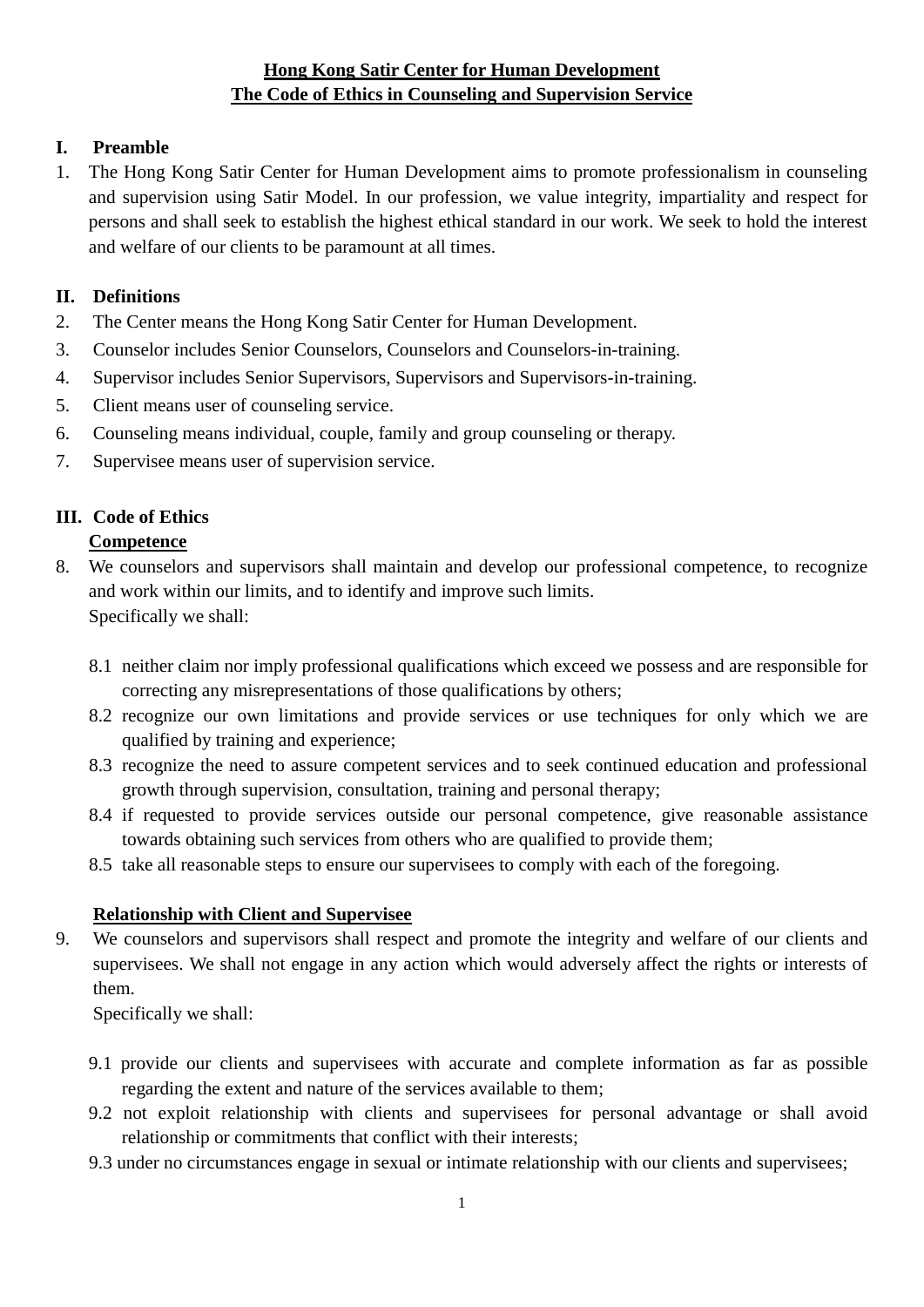- 9.4 avoid dual or multiple relationship that is reasonably likely to impair professional judgment and lead to exploitation;
- 9.5 terminate services to clients and supervisees when such services are no longer required or no longer serve their needs or interest;
- 9.6 take responsibility for clarifying the roles and obligations, setting clear and culturally sensitive boundaries with our clients and supervisees.

#### **Confidentiality**

10. We counselors and supervisors shall take all reasonable steps to preserve and protect the confidentiality of information acquired through our professional practice.

Specifically we shall:

- 10.1 inform our clients and supervisees of any known possible limitations in maintaining confidentiality with regard to information gathered;
- 10.2 only with prior written consent of our clients or supervisees, share with a third party any confidential information that could reasonably lead to the identification of clients or supervisees;
- 10.3 in exceptional circumstances, where there is serious concern about the safety or interests of our clients and supervisees, or about others who may be threatened by our clients and supervisees, inform appropriate third parties even without the prior consent of our clients and supervisees, whenever possible, we shall consult with the management of the Center beforehand;
- 10.4 ensure that any self-disclosure and engagement in self-growth activities in counseling and supervision are managed in a manner consistent with the principles of informed consent, confidentiality, and safeguarding against any harmful effects;
- 10.5 take all reasonable steps to ensure that our co-workers adhere to keeping the confidentiality of information obtained from client and supervisee through our professional practice;
- 10.6 release record, even without the prior consent of our clients and supervisees, when legally required.

#### **Obtaining Consent**

- 11. We counselors and supervisors shall normally carry out interventions only with the valid consent of our clients and supervisees, having taken reasonable steps to ensure that they have adequately understood the nature of the intervention. Specifically we shall:
	- 11.1 recognize and uphold the rights of our clients whose capacity to give valid consent to interventions may be diminished, including those in the care of an institution or detained under the provisions of the law;
	- 11.2 recognize and uphold the rights of our clients to withdraw previously given consent to interventions or other professional procedures after the commencement of such procedures;
	- 11.3 obtain informed consent from our clients with regard to video or audio recording and permitting third party observation of the activities.

## **Maintenance and Access to Records**

12. We counselors and supervisors shall maintain and access to records in compliance with specific